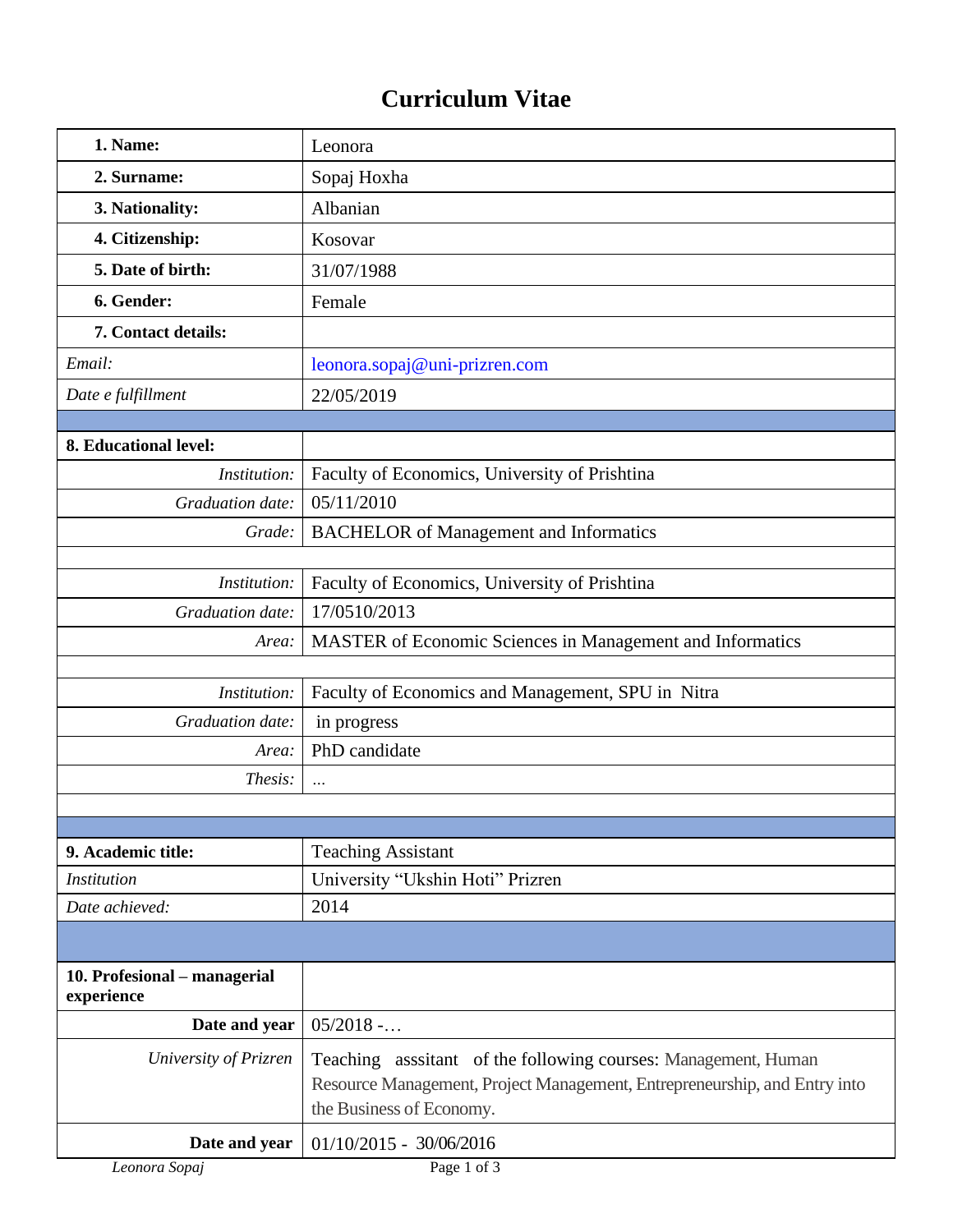|                                                                                                         | University of Prishtina                                                                                                                    | Part time                                                                                                                                                                         |                                                                    |  |  |  |  |
|---------------------------------------------------------------------------------------------------------|--------------------------------------------------------------------------------------------------------------------------------------------|-----------------------------------------------------------------------------------------------------------------------------------------------------------------------------------|--------------------------------------------------------------------|--|--|--|--|
|                                                                                                         |                                                                                                                                            | Teaching assistant of the of the following courses: Management, The                                                                                                               |                                                                    |  |  |  |  |
|                                                                                                         |                                                                                                                                            | Economy of Kosovo and the EU.                                                                                                                                                     |                                                                    |  |  |  |  |
|                                                                                                         | Date and year                                                                                                                              | $2016 - $                                                                                                                                                                         |                                                                    |  |  |  |  |
|                                                                                                         | University of Prizren                                                                                                                      | Head of International Management Program                                                                                                                                          |                                                                    |  |  |  |  |
|                                                                                                         | Date and year                                                                                                                              | $01/10/2014 - 01/10/2017$                                                                                                                                                         |                                                                    |  |  |  |  |
|                                                                                                         | University of Prizren                                                                                                                      | Teaching assistant of the of the following courses: Management, Human<br>Resource Management, Entrepreneurship, Entry into the Business of Economy<br>and Fundamentals of Finance |                                                                    |  |  |  |  |
|                                                                                                         | Date and year                                                                                                                              | 01/10/2014-30/06/2015                                                                                                                                                             |                                                                    |  |  |  |  |
|                                                                                                         | University of Prishtina                                                                                                                    | Part time                                                                                                                                                                         |                                                                    |  |  |  |  |
|                                                                                                         | Teaching assistant of the of the following courses: Management and                                                                         |                                                                                                                                                                                   |                                                                    |  |  |  |  |
|                                                                                                         |                                                                                                                                            | <b>Entry into Business</b>                                                                                                                                                        |                                                                    |  |  |  |  |
|                                                                                                         | University of Prishtina                                                                                                                    | Part time                                                                                                                                                                         |                                                                    |  |  |  |  |
|                                                                                                         |                                                                                                                                            |                                                                                                                                                                                   |                                                                    |  |  |  |  |
|                                                                                                         |                                                                                                                                            |                                                                                                                                                                                   | Teaching assistant of the of the following courses: Management and |  |  |  |  |
|                                                                                                         |                                                                                                                                            | <b>Entry into Business</b>                                                                                                                                                        |                                                                    |  |  |  |  |
|                                                                                                         | 01/10/2013-30/06/2014<br>Date and year                                                                                                     |                                                                                                                                                                                   |                                                                    |  |  |  |  |
|                                                                                                         | Part time<br>University of Prishtina                                                                                                       |                                                                                                                                                                                   |                                                                    |  |  |  |  |
|                                                                                                         | Teaching assistant of the following courses: Industrial Marketing, International<br>Marketing, Entry into Business and Financial Analysis. |                                                                                                                                                                                   |                                                                    |  |  |  |  |
|                                                                                                         | Date and year                                                                                                                              | 01/06/2009-31/12/2009                                                                                                                                                             |                                                                    |  |  |  |  |
|                                                                                                         | Intern in Post and Telecommunications of Kosovo<br>Post and Telecommunications of<br>Kosovo, Prishtinë (Kosovo)                            |                                                                                                                                                                                   |                                                                    |  |  |  |  |
|                                                                                                         |                                                                                                                                            |                                                                                                                                                                                   |                                                                    |  |  |  |  |
| 11. Publications:                                                                                       |                                                                                                                                            |                                                                                                                                                                                   |                                                                    |  |  |  |  |
| Scientefic journal                                                                                      |                                                                                                                                            |                                                                                                                                                                                   |                                                                    |  |  |  |  |
| No.<br>Name of author/authors / Title of the paper                                                      |                                                                                                                                            | Congress name / Institution /<br><b>Place</b>                                                                                                                                     | Year/<br>Volume /<br>Pages                                         |  |  |  |  |
| Hoxha, L. S., & Musliu, A. (2021). Organic Agriculture<br>1.<br>and Organic Food Consumption in Kosovo. |                                                                                                                                            | International Journal of Food and<br><b>Agricultural Economics</b>                                                                                                                | 2021, Vol. 9, No. 1,<br>pp. 43-57                                  |  |  |  |  |